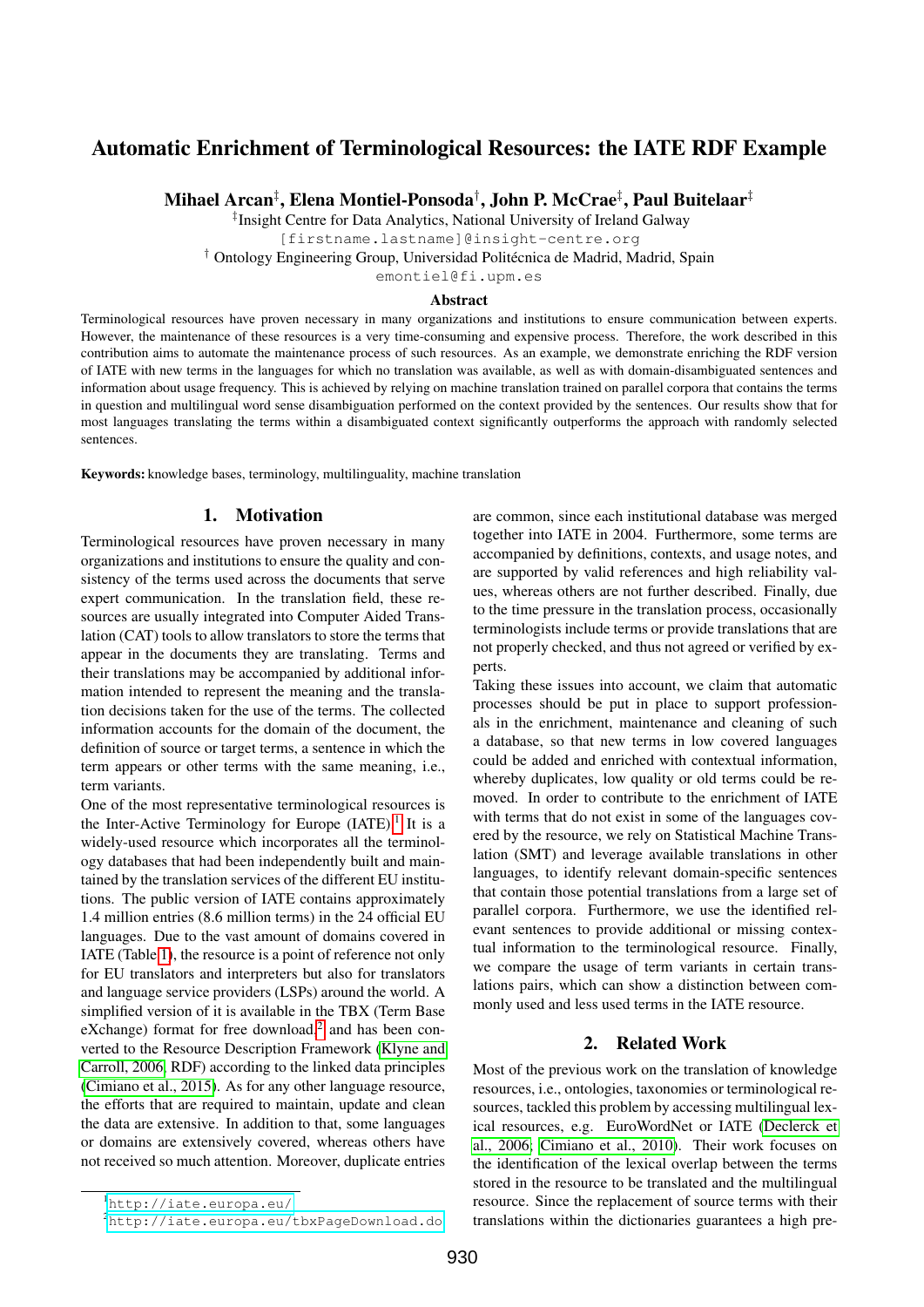| Language           | Domain                                                                                                                                                                                    |
|--------------------|-------------------------------------------------------------------------------------------------------------------------------------------------------------------------------------------|
|                    | Lang. Indep. health (13,338), law (9,924), agriculture, forestry and fisheries (8,546),                                                                                                   |
| Bulgarian<br>Czech | natural and applied sciences $(2,397)$ , eu institutions and european civil service $(2,320)$ , chemistry $(2,294)$ ,<br>natural and applied sciences (608), health (601), finance (486), |
| Danish             | health (66,777), agriculture, forestry and fisheries (42,195), natural and applied sciences (38,106),                                                                                     |
| German             | law $(50,139)$ , land transport $(29,801)$ , executive power and public service $(26,398)$ ,                                                                                              |
| Greek              | no domain $(7,735)$ , communications $(3,769)$ , information technology and data processing $(3,654)$ ,                                                                                   |
| English            | health (28,543), information technology and data processing (28,063),                                                                                                                     |
| Spanish            | law (957), no domain (927), politics (717),                                                                                                                                               |
| Estonian           | insurance $(31)$ , natural and applied sciences $(29)$ , agricultural activity $(29)$ ,                                                                                                   |
| Finnish            | no domain (438), executive power and public service (306), agriculture, forestry and fisheries (280),                                                                                     |
| French             | executive power and public service $(11,685)$ , natural environment $(10,628)$ , health $(6,468)$ ,                                                                                       |
| Irish              | natural and applied sciences (13), natural environment (7), agriculture, forestry and fisheries (2),                                                                                      |
| Croatian           | fisheries (17), agriculture, forestry and fisheries (17), land transport (4),                                                                                                             |
| Hungarian          | executive power and public service (14), politics (4), political party (4),                                                                                                               |
| Italian            | no domain (1,262), natural environment (590), agriculture, forestry and fisheries (410),                                                                                                  |
| Lithuanian         | political party (7), culture and religion (6), agriculture, forestry and fisheries (5),                                                                                                   |
| Latvian            | politics $(10)$ , political party $(9)$ , regions of eu member states $(5)$ ,                                                                                                             |
| Maltese            | health $(4)$ , finance $(4)$ , social protection $(2)$ ,                                                                                                                                  |
| Dutch              | executive power and public service $(1,955)$ , humanities $(992)$ , education $(951)$ ,                                                                                                   |
| Polish             | health $(14)$ , air and space transport $(13)$ , communications $(11)$ ,                                                                                                                  |
| Portuguese         | no domain (839), employment and working conditions (160), land transport (150),                                                                                                           |
| Romanian           | european union law $(11)$ , finance $(8)$ , land transport $(5)$ ,                                                                                                                        |
| Slovak             | health $(12)$ , chemistry $(10)$ , industry $(8)$ ,                                                                                                                                       |
| Slovene            | no domain $(12)$ , political party $(2)$ , politics $(2)$ ,                                                                                                                               |
| Slovak             | health $(6)$ , law $(6)$ , executive power and public service $(4)$ ,                                                                                                                     |

<span id="page-1-0"></span>Table 1: Statistics on most defined domains in IATE.

cision but a low recall, external translation services, e.g. BabelFish, SDL FreeTranslation tool or Google Translate, were used to overcome this issue [\(Fu et al., 2009;](#page-6-4) [Es](#page-6-5)[pinoza et al., 2009\)](#page-6-5). BabelNet [\(Navigli, 2012\)](#page-7-0), one of the largest multilingual knowledge bases, was created by linking Wikipedia entries and Wordnet synsets, and used commercial translation systems to fill in the missing lexical gap. Pérez and Berlanga (2015) enriched the non-English counterparts of the UMLS (Unified Medical Language System) knowledge resource in the biomedical domain. They used lexicons generated by word-alignment and machine translation approaches, and compared the results with the proposed semantics transfer approach, focusing on the semantic coherence of the generated translations between Spanish, French and German. [Sajous et al. \(2010\)](#page-7-2) enriched Wiktionary by relying on similarity measures based on random walks through the graphs extracted from its lexical networks. In their final step they engaged users in collaborative editing in order to validate the resource. A different approach for translation and disambiguation of domainspecific expressions stored in knowledge bases was shown in [Arcan et al. \(2015\)](#page-6-6), where the authors identified relevant in-domain parallel sentences and used them to train a small but domain-aware SMT system. [Ordan et al. \(2017\)](#page-7-3) demonstrated an approach for bilingual dictionary creation using different translation directions within a loop. In contrast, [de Melo and Weikum \(2012\)](#page-6-7) did not match concepts with SMT, but showed a machine learning approach which determines the best translation for English WordNet synsets

by taking bilingual dictionaries, structural information of WordNet and corpus frequency information into account. Similarly, the multilingual disambiguation of ontology labels was performed by [Espinoza et al. \(2009\)](#page-6-5) and [McCrae](#page-7-4) [et al. \(2011\)](#page-7-4), where the structure of the ontology along with existing multilingual ontologies was used to annotate the labels with their semantic senses and to link them across languages. Furthermore, [McCrae et al. \(2016\)](#page-7-5) show positive effects of different domain adaptation techniques, i.e., using Web resources as additional bilingual knowledge, rescoring translations with Explicit Semantic Analysis (ESA) and language model adaptation for automatic knowledge base translation. To link knowledge graphs across languages, [McCrae et al. \(2017\)](#page-7-6) propose a hybrid approach that combines dataset alignment and ontology translation techniques. The combination of these two techniques improves the translation of domain-specific expressions in comparison with approaches when used alone.

### 3. Methodology

We demonstrate an approach that uses the existing IATE terms to select the most relevant sentences in which those terms appear. By translating these sentences into languages for which no term is documented in the database, we obtain new translations for the available terms. Furthermore, we use these sentences to enrich IATE with additional information, i.e. how these terms appear in sentences of a representative domain as well as the usage of the translations in the parallel corpora.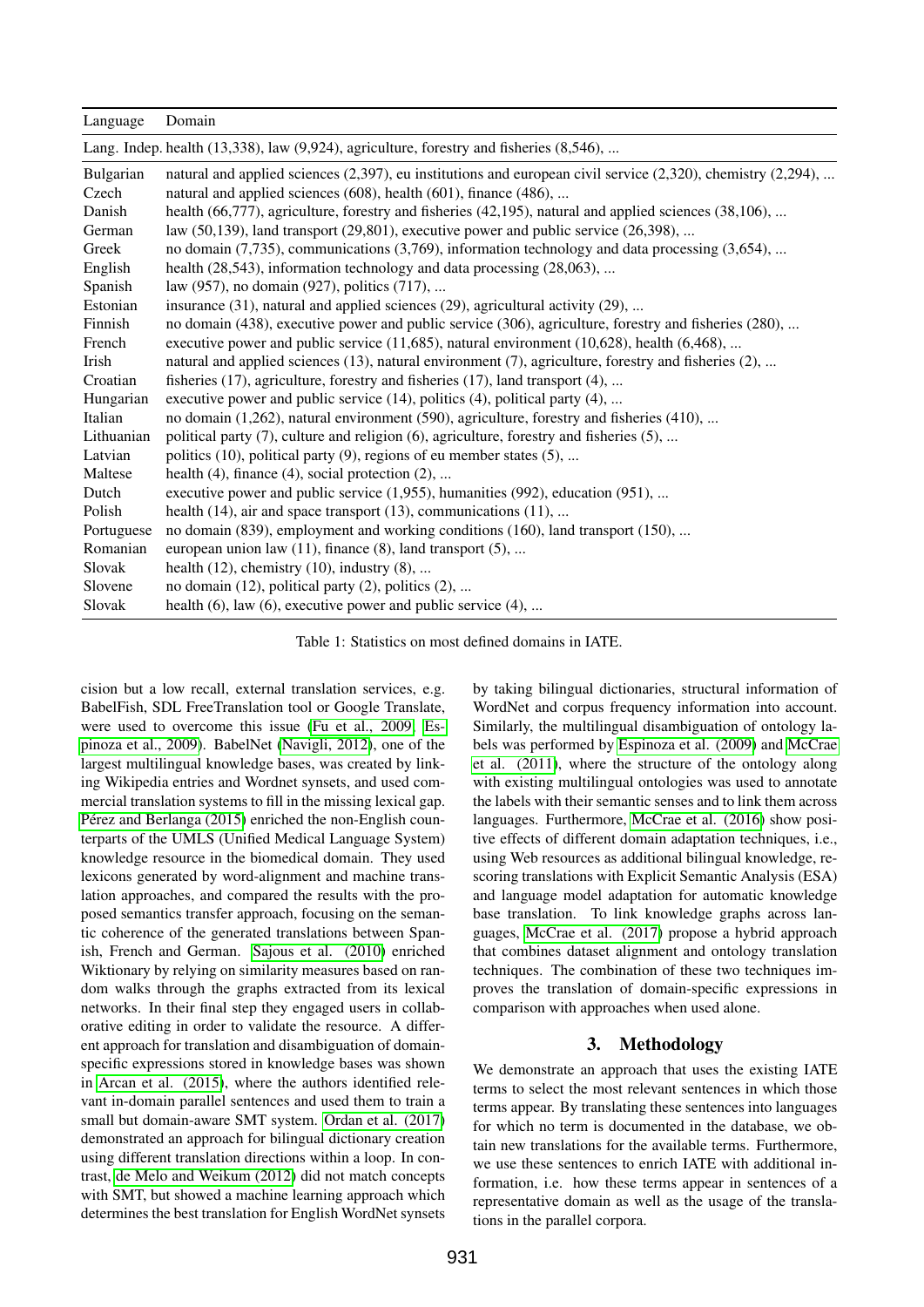| Language   | # of Entries | <b>All Entries</b> | Tokens    | <b>Types</b> | Avg. Length | # of Unigrams |
|------------|--------------|--------------------|-----------|--------------|-------------|---------------|
| French     | 932,078      | 1,102,995          | 3,876,429 | 181,344      | 3.51        | 182,977       |
| English    | 929,729      | 1,089,726          | 3,116,115 | 200,214      | 2.85        | 166,675       |
| German     | 673,851      | 846,925            | 1,631,472 | 520,999      | 1.92        | 514,634       |
| Italian    | 498,549      | 591,970            | 1,953,887 | 127,591      | 3.30        | 103,885       |
| Dutch      | 489,941      | 590,319            | 1,412,233 | 311,212      | 2.39        | 288,864       |
| Spanish    | 447,377      | 524,504            | 1,762,624 | 117,012      | 3.36        | 94,971        |
| Danish     | 445,939      | 533,541            | 1,114,400 | 308,581      | 2.08        | 284,811       |
| Greek      | 398,946      | 466,635            | 1,415,473 | 153,368      | 3.03        | 72,055        |
| Portuguese | 390,772      | 446,740            | 1,453,663 | 103,732      | 3.25        | 85,255        |
| Finnish    | 251,544      | 298,639            | 546,823   | 198,219      | 1.83        | 163,764       |
| Swedish    | 242,158      | 277,067            | 540,266   | 176,163      | 1.94        | 156,407       |
| Irish      | 57,415       | 63,331             | 210,477   | 36,321       | 3.32        | 10,825        |
| Polish     | 54,971       | 64,100             | 211,749   | 42,122       | 3.30        | 8,818         |
| Slovene    | 43,168       | 49,181             | 150,681   | 32,127       | 3.06        | 8,781         |
| Maltese    | 41,090       | 48,018             | 164,501   | 31,618       | 3.42        | 8,067         |
| Lithuanian | 38,281       | 43,799             | 134,902   | 28,426       | 3.08        | 6,046         |
| Romanian   | 38,126       | 43,822             | 159,205   | 26,281       | 3.63        | 7,145         |
| Estonian   | 34,957       | 43,735             | 100,196   | 37,303       | 2.29        | 17,406        |
| Slovak     | 34,453       | 39,647             | 131,726   | 30,920       | 3.32        | 6,643         |
| Hungarian  | 32,369       | 38,939             | 109,510   | 31,595       | 2.81        | 10,460        |
| Bulgarian  | 31,960       | 36,856             | 135,502   | 24,456       | 3.67        | 5,313         |
| Latvian    | 31,857       | 36,792             | 113,653   | 26,942       | 3.08        | 6,478         |
| Czech      | 27,866       | 33,562             | 116,364   | 23,842       | 3.46        | 4,876         |
| Croatian   | 14,635       | 16,440             | 55,139    | 15,003       | 3.35        | 2,317         |

<span id="page-2-2"></span>Table 2: Statistics on covered terms in IATE.

Disambiguated Context Identification The main challenge involved in building multilingual knowledge bases, is, however, to bridge the gap between language-specific information and the language-independent semantic content [\(Gracia et al., 2012\)](#page-6-8). Since manual multilingual translation and evaluation of knowledge bases is a very time-consuming and expensive process, we apply SMT to automatically translate domain-specific expressions and demonstrate its validity by translating the IATE entries. While an SMT system can only return the most frequent or dominant translation when given a term by itself, it has been showed that SMT provides strong word sense disambiguation when the word is given in the context of a sentence [\(Arcan et al., 2016a;](#page-6-9) [Arcan et al., 2016b\)](#page-6-10).

As a motivating example, we consider the word *vessel*, which appears several times in the IATE repository, whereby the most frequent translation into German is *Schiff*, with the meaning of 'a craft designed for water trans-portation', e.g., as given by Google Translate.<sup>[3](#page-2-0)</sup> To overcome the issue of obtaining translations for *vessel* in other languages, and also in different domains (in the sense of *blood vessel*, for instance), we aim to identify (several) parallel sentences, which hold the terminological entries in the targeted domain, and use their context to translate them into other languages for which a translation does not exist. This means that if we know that the word *vessel* also represents the meaning of 'a tube in which a body fluid circulates' and the German translation for this entry is *Gefäß*, we look in our approach for sentences in a parallel corpus where the

words *vessel* and *Gefaߨ* both occur and obtain a context such as 'blood vessel' that allows the SMT system to translate this entry correctly. Although a translation into German is not necessary in this case, since it is already documented in the database, we can use the English sentence (appropriately disambiguated) to translate the term into other languages, where the translation does not exist. To maximize our chances of finding a well-disambiguated sentence, we use existing terms in as many languages as possible.

Enhancing IATE with New Translations and Contextual Information In addition to the extension of IATE with missing translations for less covered languages, we further provide information on how the domain-specific expressions appear in sentences. Since we identified the relevant sentences by using linked IATE entries in different languages, we believe that this additional information can further enrich the terminological resource.

Frequency and Reliability of Term Variants When accessing IATE from its online interface, $4$  it is common to find several translations for the same term in the same domain, the so-called term variants, and it is the user's decision to choose one variant over the others. In the same way, for each term separately, additional information about its usage or the level of confidence assigned by the creators of the resource can only be obtained in a time-consuming fashion. To overcome these issues, we use the data we obtain from the parallel corpus that is believed to represent the real use of terms.

<span id="page-2-0"></span><sup>3</sup><https://translate.google.com>, September 2017

<span id="page-2-1"></span><sup>4</sup><http://iate.europa.eu/SearchByQuery.do>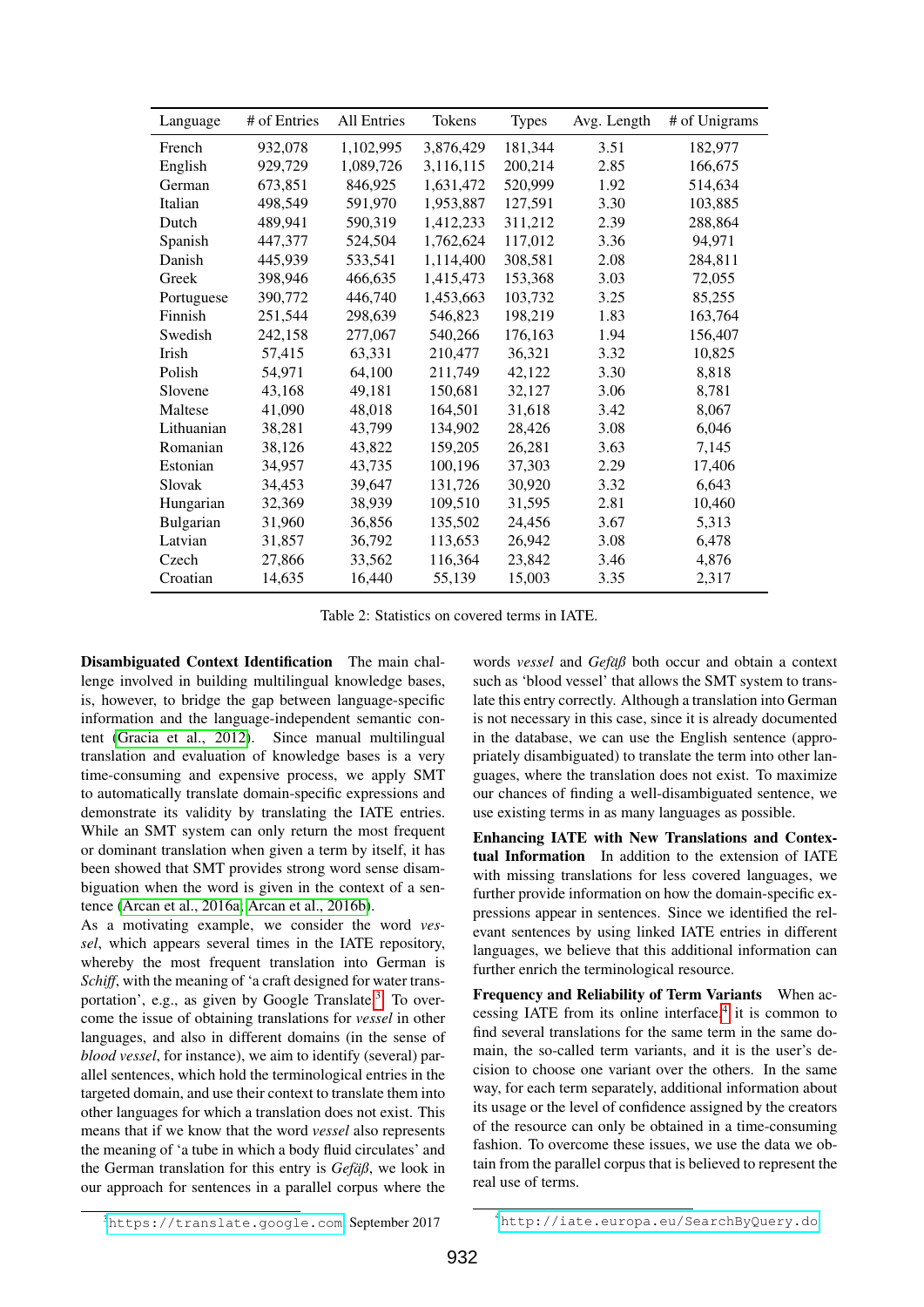IATE Duplicates Due to the original merging of separately maintained databases, duplicates are common in IATE. To support the maintenance of the resource in a more efficient way, we evaluate how many IATE entries have identical terms in English and in other target languages.

# 4. Experimental Setting

In this section, we give an overview on the dataset and the translation toolkit used in our experiment and provide insights into the SMT evaluation techniques.

### 4.1. IATE - Inter-Active Terminology for Europe

IATE is the terminology database of the EU with its objective of supporting the EU translators and creating a terminology resource to ensure standardisation throughout all institutions. It incorporates the various terminology databases into one database containing approximately one million multilingual entries in English (Table [2\)](#page-2-2).<sup>[5](#page-3-0)</sup> Recent domains that have been extensively covered include the financial crisis, environment, fisheries and migration.

### 4.2. Statistical Machine Translation

Our approach is based on phrase-based SMT [\(Koehn et al.,](#page-6-11) [2003\)](#page-6-11), where we wish to find the best translation of a string, given by a log-linear model combining a set of features. The translation that maximizes the score of the log-linear model is obtained by searching all possible translation candidates. The decoder, which is a search procedure, provides the most probable translation based on a statistical translation model learned from the training data.

For our task, we use the statistical translation toolkit Moses [\(Koehn et al., 2007\)](#page-6-12), where word alignments, necessary for generating translation models, were built with the GIZA++ toolkit [\(Och and Ney, 2003\)](#page-7-7). The KenLM toolkit [\(Heafield,](#page-6-13) [2011\)](#page-6-13) was used to build a 5-gram language model.

### 4.3. Parallel Resources for SMT training and Multilingual Word Sense Disambiguation

To ensure a broad lexical and domain coverage of our SMT system, we merged the existing parallel corpora for each language pair from the OPUS web page<sup>[6](#page-3-1)</sup> into one parallel data set, i.e., Europarl [\(Koehn, 2005\)](#page-7-8), DGT translation memories generated by the *Directorate-General for Translation* [\(Steinberger et al., 2014\)](#page-7-9), MultiUN corpus [\(Eisele](#page-6-14) [and Chen, 2010\)](#page-6-14), EMEA, KDE4, OpenOffice [\(Tiedemann,](#page-7-10) [2009\)](#page-7-10), OpenSubtitles2012 [\(Tiedemann, 2012\)](#page-7-11). Similarly, we concatenated parallel corpora to identify relevant sentences containing IATE entries, which are then translated into the targeted languages. Table [3](#page-3-2) shows the amount of parallel sentences used for the different language pairs.

# 4.4. Translation Evaluation Metrics

The automatic translation evaluation is based on the correspondence between the SMT output and reference translation (gold standard).

BLEU [\(Papineni et al., 2002\)](#page-7-12) is calculated for individual translated segments (n-grams) by comparing them with a

|                    |     | Tokens |      | <b>Types</b>                        |                |
|--------------------|-----|--------|------|-------------------------------------|----------------|
| Language Pair      |     |        |      | Sent. English Target English Target |                |
| English-Bulgarian  | 33M | 325M   | 279M | 938k                                | 1 <sub>M</sub> |
| English-Czech      | 24M | 278M   | 237M | 1M                                  | 1M             |
| English-Danish     | 17M | 236M   | 212M | 687k                                | 1 <sub>M</sub> |
| English-German     | 10M | 145M   | 135M | 561 <sub>k</sub>                    | 1 <sub>M</sub> |
| English-Greek      | 34M | 364M   | 330M | 1M                                  | 1 <sub>M</sub> |
| English-Spanish    | 37M | 391M   | 378M | 1M                                  | 1 <sub>M</sub> |
| English-Estonian   | 15M | 185M   | 144M | 640k                                | 1M             |
| English-Finish     | 24M | 293M   | 199M | 826k                                | 2M             |
| English-French     | 53M | 740M   | 795M | 1M                                  | 1 <sub>M</sub> |
| English-Irish      | 1M  | 14M    | 15M  | 180k                                | 271k           |
| English-Croatian   | 16M | 165M   | 133M | 626k                                | 1M             |
| English-Hungarian  | 36M | 369M   | 298M | 1M                                  | 3M             |
| English-Italian    | 22M | 269M   | 265M | 934k                                | 1 <sub>M</sub> |
| English-Lithuanian | 6М  | 108M   | 90M  | 421k                                | 833k           |
| English-Latvian    | 5M  | 102M   | 86M  | 389k                                | 653k           |
| English-Maltese    | 2M  | 40M    | 40M  | 218k                                | 380k           |
| English-Dutch      | 35M | 394M   | 363M | 976k                                | 1M             |
| English-Polish     | 34M | 361M   | 295M | 1M                                  | 1 <sub>M</sub> |
| English-Portuguese | 32M | 369M   | 354M | 1M                                  | 1 <sub>M</sub> |
| English-Romanian   | 40M | 385M   | 353M | 1M                                  | 1M             |
| English-Slovak     | 11M | 144M   | 126M | 543 <sub>k</sub>                    | 1M             |
| English-Slovene    | 13M | 161M   | 133M | 631k                                | 1 <sub>M</sub> |
| English-Swedish    | 16M | 193M   | 163M | 687k                                | 1M             |

<span id="page-3-2"></span>Table 3: Statistics on parallel data for translation model training and word-sense disambiguation.

data set of reference translations. Considering the shortness of the entries in IATE, we report scores based on the unigram overlap (BLEU-1). Those scores, between 0 and 100 (perfect translation), are then averaged over the whole *evaluation data set* to reach an estimate of the translation's overall quality.

METEOR [\(Denkowski and Lavie, 2014\)](#page-6-15) is based on the harmonic mean of precision and recall, whereby recall is weighted higher than precision. Along with exact word (or phrase) matching it uses additional features, i.e., stemming, paraphrasing and synonymy matching.

chrF3 [\(Popovic, 2015\)](#page-7-13) is a character n-gram metric, which ´ has shown very good correlations with human judgements, especially when translating from English into morphologically rich languages (Stanojević et al., 2015).

The approximate randomization approach [\(Clark et al.,](#page-6-16) [2011\)](#page-6-16) is used to test whether differences among system performances are statistically significant.

# 5. Results

In this section, we present the evaluation of the translated IATE entries into several languages not initially included in this resource, and how existing IATE terms have been exploited for our purposes in the parallel corpora used in this work.<sup>[7](#page-3-3)</sup> In addition to this, we illustrate the enhancing of IATE RDF resource with additional contextual information

<span id="page-3-1"></span><span id="page-3-0"></span><sup>&</sup>lt;sup>5</sup>Based on IATE TBX file - IATE\_export\_16032017.tbx <sup>6</sup><http://opus.nlpl.eu/>

<span id="page-3-3"></span><sup>&</sup>lt;sup>7</sup>We randomly selected 2,000 terms, although not all target terms are represented in each language for evaluation.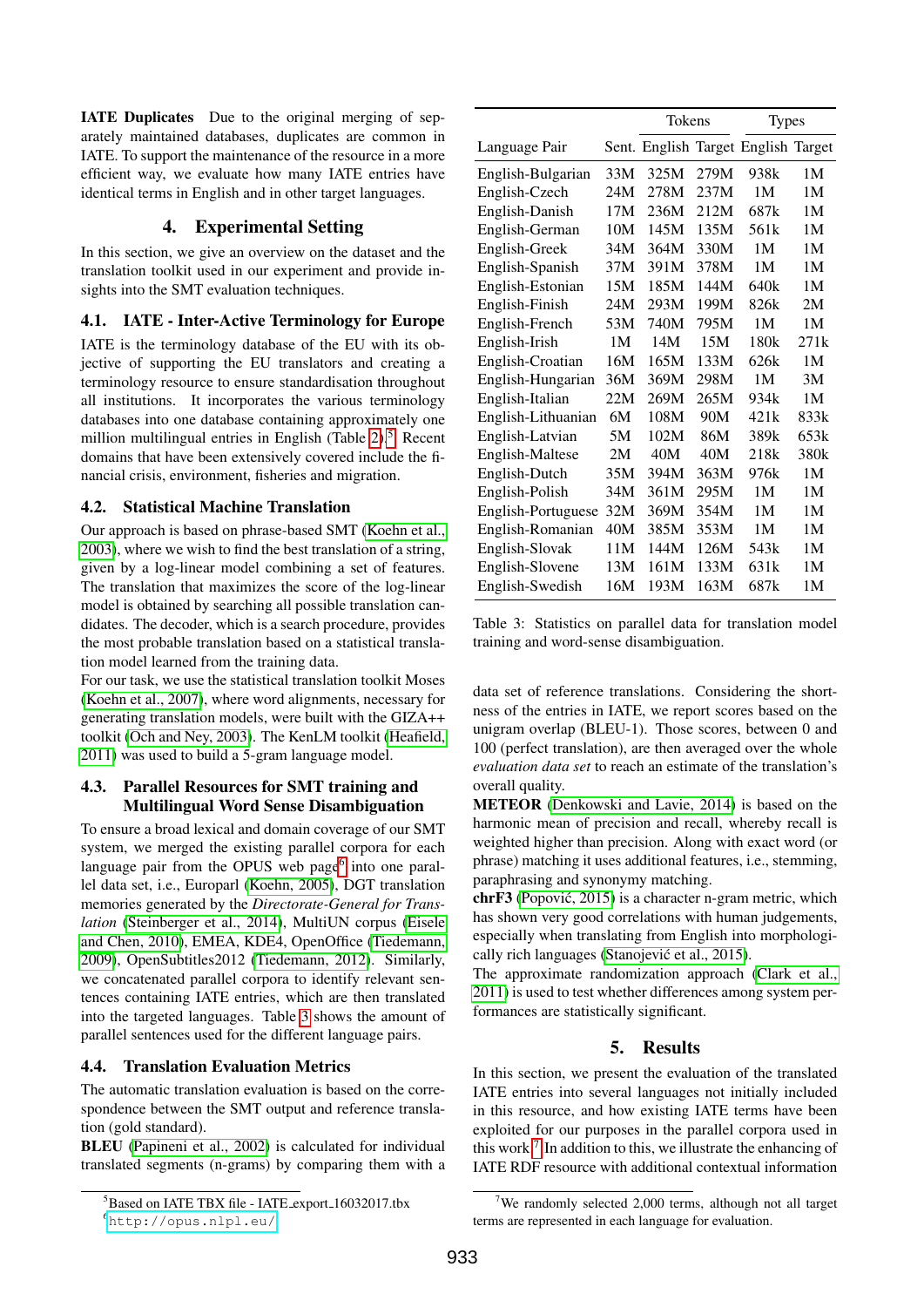|            | # of Terms |            | <b>Random Context</b> |               |      | Disambiguated Context |               |      |
|------------|------------|------------|-----------------------|---------------|------|-----------------------|---------------|------|
|            | Evaluated  | <b>New</b> | BLEU-1                | <b>METEOR</b> | ChrF | BLEU-1                | <b>METEOR</b> | ChrF |
| Bulgarian  | 406        | 1,594      | 72.3                  | 36.5          | 86.3 | $78.5*$               | 39.3          | 86.9 |
| Danish     | 1,502      | 498        | 64.7                  | 39.3          | 80.9 | $72.8*$               | 43.5          | 84.4 |
| Greek      | 1,289      | 711        | 61.8                  | 52.3          | 81.4 | $69.3*$               | 55.1          | 84.9 |
| Spanish    | 1,504      | 496        | 77.7                  | 37.4          | 77.3 | $84.2*$               | 39.1          | 78.5 |
| Finnish    | 1,014      | 986        | 45.2                  | 26.4          | 75.2 | $51.1*$               | 29.7          | 77.2 |
| French     | 1,566      | 434        | 74.4                  | 37.9          | 79.2 | $79.5*$               | 39.2          | 79.6 |
| Croatian   | 155        | 1,845      | 58.3                  | 30.5          | 73.4 | 59.6                  | 30.9          | 73.4 |
| Italian    | 1,524      | 476        | 72.6                  | 35.5          | 75.1 | $81.7*$               | 38.3          | 77.6 |
| Latvian    | 451        | 1,549      | 57.2                  | 29.8          | 74.6 | $63.2*$               | 33.6          | 79.5 |
| Dutch      | 1,505      | 495        | 69.8                  | 42.1          | 82.0 | $77.8*$               | 46.6          | 86.1 |
| Polish     | 566        | 1,434      | 53.8                  | 25.1          | 70.2 | $63.4*$               | 29.0          | 74.8 |
| Portuguese | 1,504      | 496        | 79.1                  | 37.4          | 77.2 | $84.3*$               | 38.9          | 78.4 |
| Romanian   | 431        | 1,569      | 67.6                  | 31.4          | 71.7 | $75.5*$               | 35.5          | 74.7 |
| Slovak     | 459        | 1,541      | 59.5                  | 30.4          | 76.2 | $67.0*$               | 34.7          | 79.4 |
| Slovene    | 501        | 1,499      | 58.2                  | 29.7          | 75.4 | $67.8*$               | 34.3          | 79.2 |
| Swedish    | 1,071      | 929        | 66.8                  | 40.6          | 83.3 | $75.0*$               | 45.7          | 85.9 |

<span id="page-4-0"></span>Table 4: Automatic translation evaluation of IATE entries with random and disambiguated context (\* statistically significant compared to the random context translation approach).

|            | certification of products pursuant to spe-<br>cific airworthiness specifications, the re- |
|------------|-------------------------------------------------------------------------------------------|
| English    | lated modifications, repairs and their con-                                               |
|            | tinuing airworthiness, shall be charged as                                                |
|            | defined in tables $1$ to $6$ .                                                            |
|            | certificazione dei prodotti in conformità a                                               |
|            | determinate specifiche di aeronavigabilità,                                               |
| Italian    | le relative modifiche, le riparazioni e la loro                                           |
|            | aeronavigabilità continua, sono contabiliz-                                               |
|            | zate come definito nelle tabelle da 1 a 6.                                                |
|            | certificering van producten overeenkomstig                                                |
|            | specifieke luchtwaardigheidsspecificaties,                                                |
| Dutch      | de bijbehorende wijzigingen en reparaties en                                              |
|            | de permanente luchtwaardigheid daarvan,                                                   |
|            | worden in rekening gebracht als omschreven                                                |
|            | in de tabellen 1 tot en met 6.                                                            |
|            | certificering af produkter i henhold til de                                               |
|            | specifikke luftdygtighedsspecifikationer, de                                              |
| Danish     | relaterede ændringer, reparationer og deres                                               |
|            | fortsatte luftdygtighed faktureres i ov-                                                  |
|            | erensstemmelse med tabel 1 til 6.                                                         |
|            | certifikacija proizvodov v skladu s posebn-                                               |
|            | imi plovnostnimi specifikacijami, povezane                                                |
| Slovene    | spremembe, popravila in njihova stalna                                                    |
|            | plovnost se zaračunavajo, kot je določeno                                                 |
|            | v tabelah 1 do 6.                                                                         |
|            | a certificação de produtos em conformi-                                                   |
|            | dade com especificações de aeronavegabil-                                                 |
| Portuguese | idade próprias, bem como as modificações                                                  |
|            | e reparações associadas e respetiva aeron-                                                |
|            | avegabilidade permanente, devem ser co-                                                   |
|            | brados conforme definido nas tabelas 1 a 6                                                |

<span id="page-4-1"></span>Table 5: Identified sentence for IATE entry *airworthiness*, and their translations in different languages.

(examples of sentences that show the real use of the term) and information about duplicates, so that they can be easily identified for an eventual cleaning of the resource.

### 5.1. Translation Evaluation

Table [4](#page-4-0) illustrates the automatic translation evaluation for 16 languages. IATE entries are translated within a random and identified disambiguated context. Except for the Croatian language, translating IATE terminological expressions within a disambiguated context, statistically significantly (p-value  $< 0.01$ ) outperforms the approach with randomly selected sentences. Due to this results, we believe that the newly added terms show similar translation quality.

### 5.2. Providing Disambiguated Contextual Information

To further enhance the IATE terminological resource, we believe that the identified disambiguated sentences can be beneficial for the users selecting a term due to the contextual information of the targeted domain. Therefore, we append the identified relevant sentences to the IATE RDF resource. Table [5](#page-4-1) illustrates an example of the relevant sentence associated with the IATE term *airworthiness* (IATE-29309), with its translations in several languages.

# 5.3. Frequency and Reliability of Term Variants

With the aim of providing users with information about term variants and to help them choosing the best variant for their purposes, as well as to provide data to support the reliability score originally assigned by IATE terminologist, we perform an experiment on evaluating the appearance of terms in the parallel corpora used in this work. Table [6](#page-5-0) illustrates examples of IATE terms in English that have more than one translation equivalent in the target languages, in this case, German, French and Slovene. These can be considered as term variants, and frequency numbers can give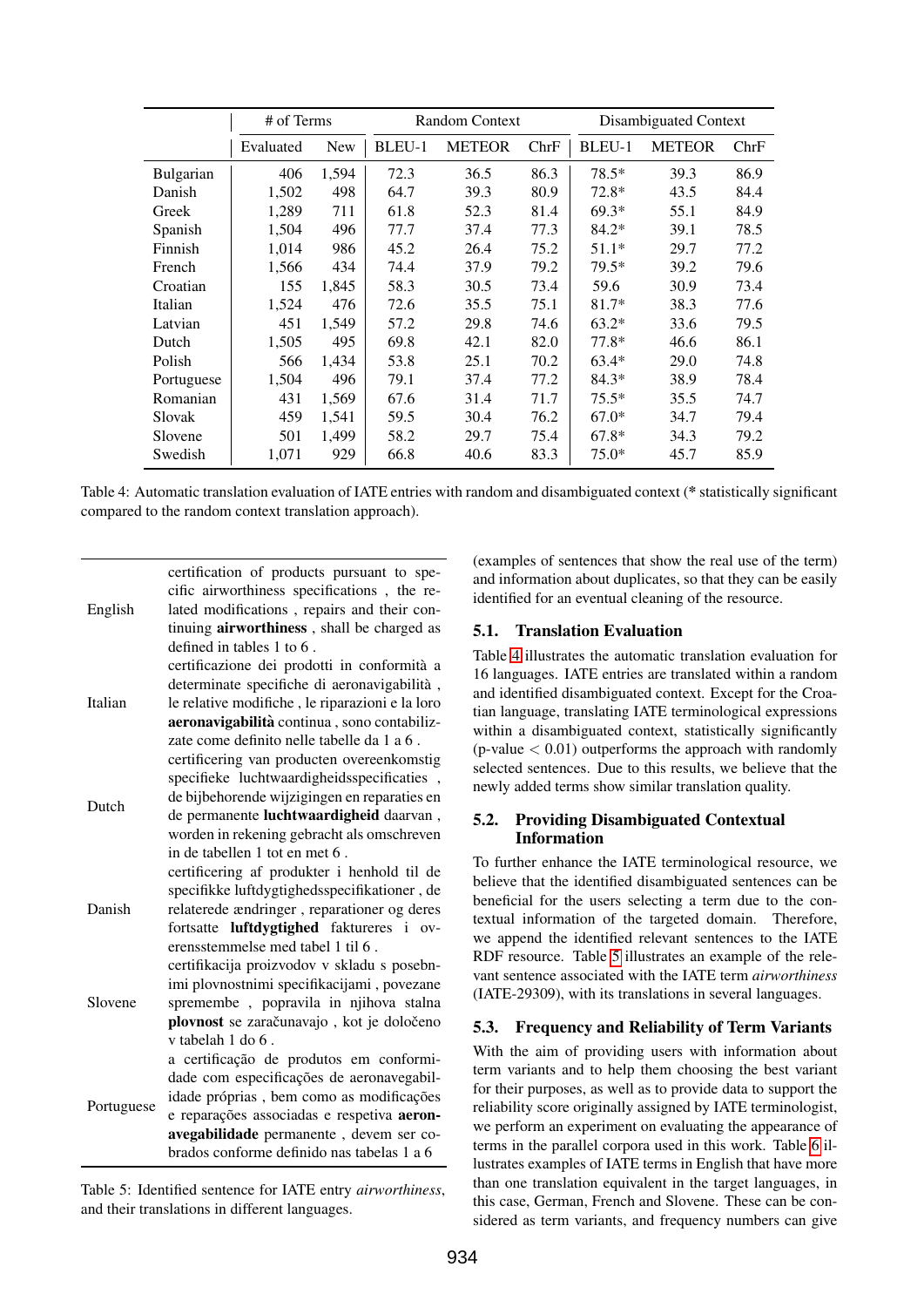| <b>IATE ID</b> | English Term           | En. Term Freq. | <b>Target Term</b>                  | S&T Freq. |
|----------------|------------------------|----------------|-------------------------------------|-----------|
| IATE-913759    | south caucasus         | 277            | südkaukasus                         | 229       |
|                |                        |                | transkaukasien                      | 1         |
| IATE-1108878   | body mass index        | 282            | body-mass-index                     | 126       |
|                |                        |                | körpermasse-index                   | 4         |
| IATE-1126703   | outward investment     | 122            | investissement extérieur            | 7         |
|                |                        |                | investissement réalisé à l'étranger | 0         |
| IATE-46262     | electrical engineering | 137            | électrotechnique                    | 36        |
|                |                        |                | génie électrique                    | 16        |
| IATE-1211765   | shovel                 | 1,398<br>pelle |                                     | 933       |
|                |                        |                | bêche                               | 10        |
|                | spade                  | 645            | pelle                               | 66        |
|                |                        |                | bêche                               | 34        |
| IATE-770947    | state of the art       | 235            | stanje tehnike                      | 16        |
|                |                        |                | najsodobnejša tehnologija           | 0         |
| IATE-814939    | distortive effect      |                | izkrivljajoč učinek<br>42           |           |
|                |                        |                | učinek izkrivljanja                 | 6         |
|                | distorting effect      | 28             | izkrivljajoč učinek                 | 3         |
|                |                        |                | učinek izkrivljanja                 | 3         |

<span id="page-5-0"></span>Table 6: Examples of IATE term frequencies in the parallel corpora.

us a clue on the real use of the term and, consequently, on how reliable it is to use it in a certain context.

Although the usage of *südkaukasus* and *transkaukasien* differs significantly based on the number of times these terms are mentioned in the parallel corpus, the IATE-assessed reliability score for both terms is the same (three out of four stars). Similarly, based on the parallel corpora, *bodymass-index* is highly preferred in comparison to the German translation *körpermasse-index*, but both terms again have same assessed reliability score (three out of four stars).

For the French translation of *outward investment*, the most used translation within the parallel corpus is *investissement extérieur*, whereby the additionally suggested term *investissement realis ´ e´ a l' ` etranger ´* documented in IATE does not appear in the corpus. On the other hand, the French translations of the term *electrical engineering*, i.e., *électrotechnique* and *génie électrique*, are both frequently mentioned in the used corpora. Furthermore, the entry *shovel* (IATE-1211765) is mostly aligned with the French term *pelle*, whereby *spade* is frequently translated as *pelle* as well as *bêche*.

For Slovene, *state of the art* is mostly aligned with *stanje tehnike* in the parallel corpus, whereby the additional term of the same IATE entry, *najsodobnejša tehnologija* is not a common translation for the English term according to the parallel corpus. The English terms *distortive effect* and *distorting effect*, both belonging to the IATE-814939 entry, are similarly frequent in English as well as their translations into Slovene.

### 5.4. IATE Duplicates

Table [7](#page-5-1) presents the amount of duplicate English entries and their translations. As seen, most of the duplicate entries appear between the English and French language pair. As an example, *electronystagmography* in English and

| French                     | 57.216 | Finnish          |     | 9,677 Lithuanian 372 |     |
|----------------------------|--------|------------------|-----|----------------------|-----|
| German                     | 28.013 | Slovak           |     | 8,293 Slovak         | 358 |
| Italian                    | 27.941 | Irish            |     | 1,163 Estonian       | 352 |
| Spanish                    | 23,533 | Maltese          |     | 683 Hungarian 314    |     |
| Dutch                      |        | $23,009$ Slovene | 519 | Czech                | 296 |
| Danish                     |        | 22,331 Polish    | 503 | Latvian              | 259 |
| Portuguese 20,185 Romanian |        |                  | 489 | Croatian             | 148 |
| Greek                      |        | 16,891 Bulgarian | 373 |                      |     |

<span id="page-5-1"></span>Table 7: Statistics on duplicates between IATE terms in English and their translations.

*électronystagmographie* in French are represented in two IATE entries, i.e., IATE-1289555 and IATE-1517532, although both entries have the same IATE subjectField (2841, i.e., *Medical science*). Similarly, the very specific IATE terms *international natural rubber council* in English and *internationaler Naturkautschukrat* in German belong to two separate IATE entries, i.e., IATE-151353 and IATE-777553. Different to the previous example, these two entries belong to different, but similar domains, i.e., *Industry* and *International trade*. As in the case of frequency of use and reliability, such a statistical corpus analysis would allow us to identify those cases in which entries have been duplicated, most probably because of the merging of similar terminological resources.

### 5.5. Publication

In order to maximize the availability of this data, this data is available under an open license (CC-BY) and was contributed to the RDF version of IATE [\(Cimiano et al., 2015\)](#page-6-1) so that it will be part of the linked open data cloud. In order to distinguish this automatically created data from the existing manually created data in IATE, we used the PROV-O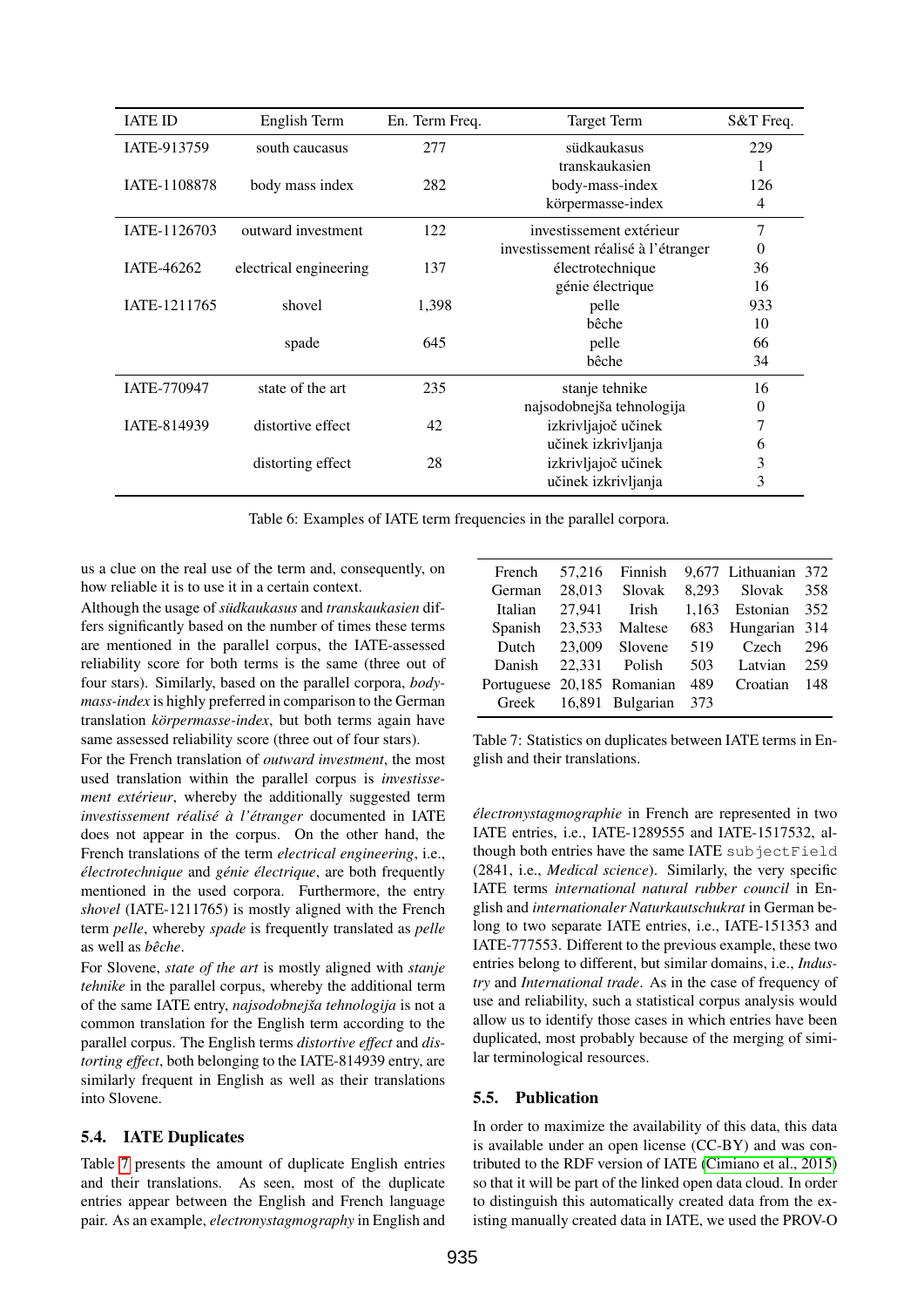ontology [\(Lebo et al., 2013\)](#page-7-15).[8](#page-6-17)

### 6. Conclusion and Future Work

In this work, we showed automatic approaches for maintaining and increasing the lexical coverage of knowledge bases, e.g. IATE. By identifying disambiguated context, we demonstrate statistical significant translation improvement for several languages. With this approach, we identified relevant sentences, which can be beneficial for users when short terms cannot be disambiguated without any context surrounding them. To differentiate commonly used and less preferred terms, we evaluate the usage of the IATE terms and their translations in parallel corpora. At last, we identify duplicates in IATE, which can help to maintain and clean up the terminological resource. As ongoing work we are focusing on neural machine translation to cross the language barrier and how to incorporate the lexical information as well as the semantic structure of the resource into an embedded space for translating domain-specific expressions [\(Arcan and Buitelaar, 2017\)](#page-6-18). Furthermore, our focus will lie on existing terminological variations within IATE as well as variations provided by machine translation.

### Acknowledgements

This publication is supported by a research grant from Science Foundation Ireland, SFI/12/RC/2289 (Insight), a research visit grant from Universidad Politécnica de Madrid, by the Spanish Datos4.0 project (TIN2016-78011-C4-4-R) and by the EU's Lynx project (H2020 Research and Innovation Programme under GA núm 780602).

#### 7. Bibliographical References

- <span id="page-6-18"></span>Arcan, M. and Buitelaar, P. (2017). Translating domainspecific expressions in knowledge bases with neural machine translation. *arXiv preprint arXiv:1709.02184*.
- <span id="page-6-6"></span>Arcan, M., Turchi, M., and Buitelaar, P. (2015). Knowledge portability with semantic expansion of ontology labels. In *Proceedings of the 53rd Annual Meeting of the Association for Computational Linguistics*, Beijing, China.
- <span id="page-6-9"></span>Arcan, M., Dragoni, M., and Buitelaar, P. (2016a). Translating ontologies in real-world settings. In *Proceedings of the 15th International Semantic Web Conference (ISWC-2016)*, Kobe, Japan.
- <span id="page-6-10"></span>Arcan, M., McCrae, J. P., and Buitelaar, P. (2016b). Expanding wordnets to new languages with multilingual sense disambiguation. In *26th International Conference on Computational Linguistics (COLING'16)*, Osaka, Japan.
- <span id="page-6-3"></span>Cimiano, P., Montiel-Ponsoda, E., Buitelaar, P., Espinoza, M., and Gómez-Pérez, A. (2010). A note on ontology localization. *Appl. Ontol.*, 5(2):127–137.
- <span id="page-6-1"></span>Cimiano, P., McCrae, J. P., Rodríguez-Doncel, V., Gornostay, T., Gómez-Pérez, A., Siemoneit, B., and Lagzdins, A. (2015). Linked terminologies: Applying linked data

principles to terminological resources. In *Proceedings of the fourth biennial conference on electronic lexicography (eLex 2015)*, pages 504–517, Sussex, United Kingdom.

- <span id="page-6-16"></span>Clark, J., Dyer, C., Lavie, A., and Smith, N. (2011). Better Hypothesis Testing for Statistical Machine Translation: Controlling for Optimizer Instability. In *Proceedings of the Association for Computational Lingustics*, Portland, Oregon.
- <span id="page-6-7"></span>de Melo, G. and Weikum, G. (2012). Constructing and utilizing wordnets using statistical methods. *Language Resources and Evaluation*, 46(2):287–311.
- <span id="page-6-2"></span>Declerck, T., Pérez, A. G., Vela, O., Gantner, Z., and Manzano, D. (2006). Multilingual lexical semantic resources for ontology translation. In *In Proceedings of the 5th International Conference on Language Resources and Evaluation*, Saarbrücken, Germany.
- <span id="page-6-15"></span>Denkowski, M. and Lavie, A. (2014). Meteor universal: Language specific translation evaluation for any target language. In *Proceedings of the EACL 2014 Workshop on Statistical Machine Translation*, Gothenburg, Sweden.
- <span id="page-6-14"></span>Eisele, A. and Chen, Y. (2010). MultiUN: A multilingual corpus from United Nation documents. In Daniel Tapias, et al., editors, *Proceedings of the Seventh conference on International Language Resources and Evaluation*, pages 2868–2872. European Language Resources Association (ELRA), 5.
- <span id="page-6-5"></span>Espinoza, M., Montiel-Ponsoda, E., and Gómez-Pérez, A. (2009). Ontology localization. In *Proceedings of the Fifth International Conference on Knowledge Capture*, NY, USA.
- <span id="page-6-4"></span>Fu, B., Brennan, R., and O'Sullivan, D. (2009). Crosslingual ontology mapping - an investigation of the impact of machine translation. In Asunción Gómez-Pérez, et al., editors, *ASWC*, volume 5926 of *Lecture Notes in Computer Science*. Springer.
- <span id="page-6-8"></span>Gracia, J., Montiel-Ponsoda, E., Cimiano, P., Gómez-Pérez, A., Buitelaar, P., and McCrae, J. (2012). Challenges for the multilingual web of data. *Web Semantics: Science, Services and Agents on the World Wide Web*, 11.
- <span id="page-6-13"></span>Heafield, K. (2011). KenLM: faster and smaller language model queries. In *Proceedings of the EMNLP 2011 Sixth Workshop on Statistical Machine Translation*, pages 187–197, Edinburgh, Scotland, United Kingdom, July.
- <span id="page-6-0"></span>Klyne, G. and Carroll, J. J. (2006). Resource description framework (RDF): Concepts and abstract syntax. W3C recommendation, World Wide Web Consortium.
- <span id="page-6-11"></span>Koehn, P., Och, F. J., and Marcu, D. (2003). Statistical phrase-based translation. In *Proceedings of the 2003 Conference of the North American Chapter of the Association for Computational Linguistics on Human Language Technology-Volume 1*, pages 48–54, Edmonton, Canada. Association for Computational Linguistics.
- <span id="page-6-12"></span>Koehn, P., Hoang, H., Birch, A., Callison-Burch, C., Federico, M., Bertoldi, N., Cowan, B., Shen, W., Moran, C., Zens, R., Dyer, C., Bojar, O., Constantin, A., and Herbst, E. (2007). Moses: Open source toolkit for statistical machine translation. In *Proceedings of the 45th*

<span id="page-6-17"></span> $8<sub>for</sub>$ more information see https://nuiq. [insight-centre.org/unlp/research/resources/](https://nuig.insight-centre.org/unlp/research/resources/multilingual-iate-rdf/) [multilingual-iate-rdf/](https://nuig.insight-centre.org/unlp/research/resources/multilingual-iate-rdf/)